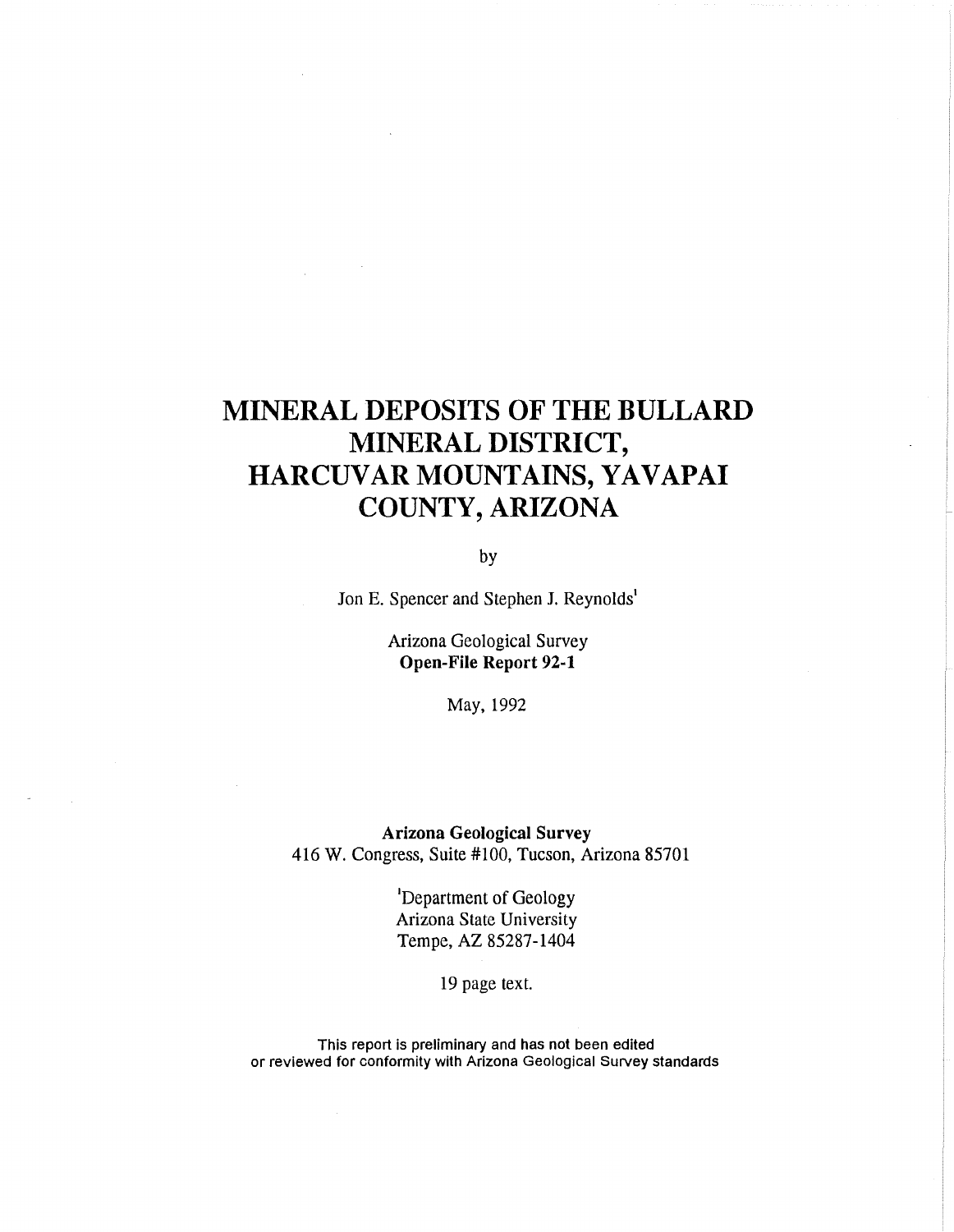$\label{eq:2.1} \frac{1}{\sqrt{2}}\int_{\mathbb{R}^3}\frac{1}{\sqrt{2}}\left(\frac{1}{\sqrt{2}}\right)^2\frac{1}{\sqrt{2}}\left(\frac{1}{\sqrt{2}}\right)^2\frac{1}{\sqrt{2}}\left(\frac{1}{\sqrt{2}}\right)^2.$  $\label{eq:2.1} \frac{1}{\sqrt{2}}\int_{\mathbb{R}^3} \frac{1}{\sqrt{2}}\left(\frac{1}{\sqrt{2}}\right)^2\left(\frac{1}{\sqrt{2}}\right)^2\left(\frac{1}{\sqrt{2}}\right)^2\left(\frac{1}{\sqrt{2}}\right)^2\left(\frac{1}{\sqrt{2}}\right)^2.$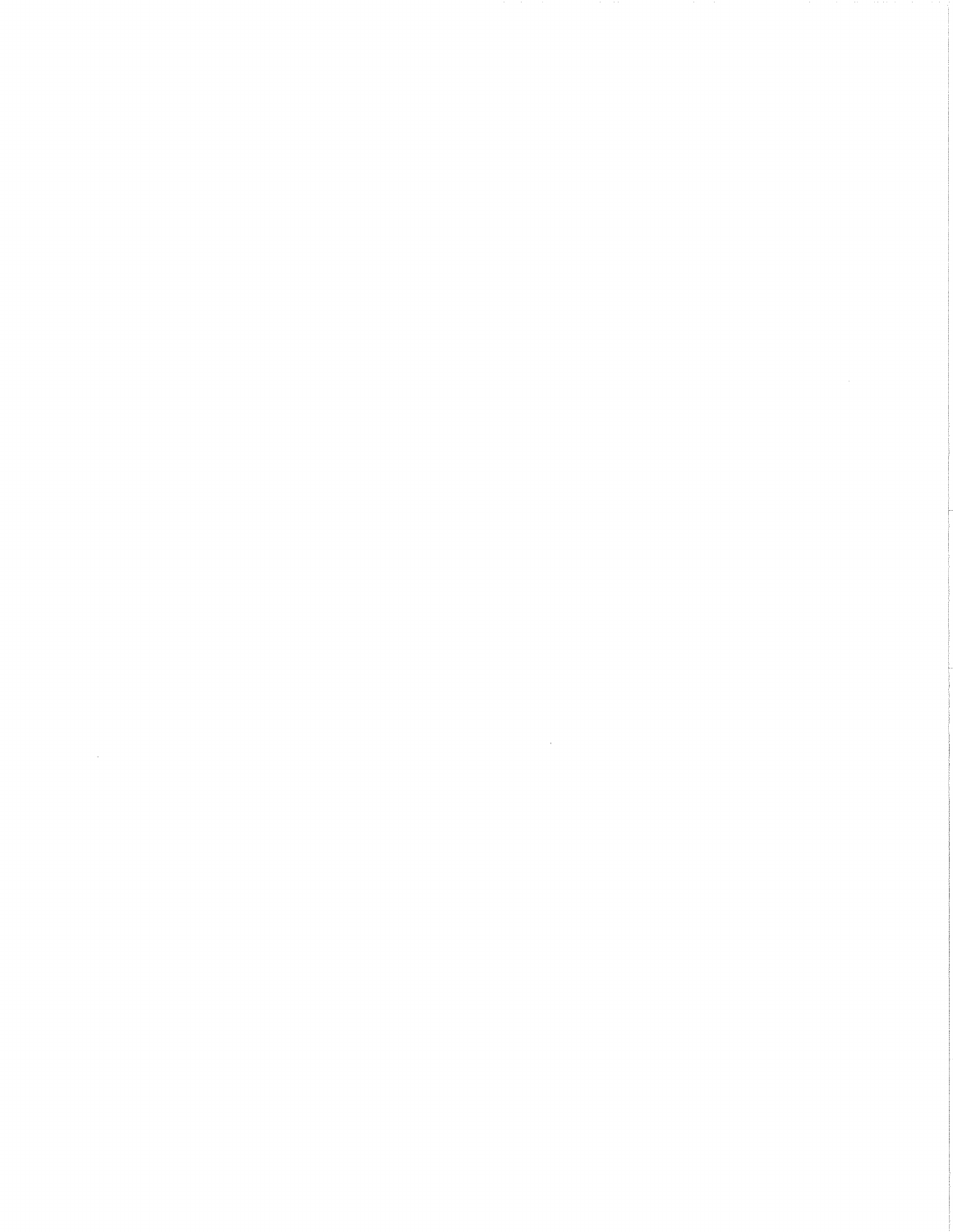# **INTRODUCTION**

The Bullard mineral district is one of approximately 15 mineral districts in west-central Arizona and southeastern California that are related to large-displacement, regionally low-angle normal faults known as detachment faults (Spencer and Welty, 1986; Roddy and others, 1988). Detachment faulting occurred during regional mid-Tertiary extension in the Basin and Range province and was associated with formation of extensional basins and elevated geothermal gradients (Spencer and Reynolds, 1989a). Mineral deposits related to detachment faults formed within this tectonic setting and were the result of hydrothermal ascent of basin brines along detachment faults (Wilkins and others, 1986). One of these districts includes the Copperstone mine, which has yielded several hundred thousand ounces of gold (Spencer and others, 1988).

This article briefly describes the mineral deposits of the Bullard district and summarizes gold-assay data from numerous surface samples and from two drilling programs. Geologic similarities between the Bullard district and Copperstone deposit suggest that significant gold deposits could be present in the subsurface in the Bullard district.

## **GEOLOGIC SETTING**

The Harcuvar metamorphic core complex of west-central Arizona (Rehrig and Reynolds, 1980) includes the Bullard mineral district (Fig. 1). Metamorphic core complexes typically consist of two rock assemblages separated by a detachment fault that has accommodated tens of kilometers of normal displacement. Rocks below detachment faults include commonly mylonitic plutonic and metamorphic rocks, and those above the faults generally include Tertiary volcanic and sedimentary rocks and the basement that they were deposited on. Rocks below detachment faults, referred to as "lower-plate rocks" , are typically greenish due to chlorite-epidote alteration near the detachment fault. Rocks above detachment faults, referred to as "upper-plate rocks", are commonly reddish due to the near-surface, oxidizing conditions they experienced before and during detachment faulting.

The Buckskin-Rawhide-Bullard detachment fault separates upper- and lower-plate rocks in the Harcuvar metamorphic core complex (Reynolds and Spencer, 1985; Spencer and Reynolds, 1989b). This detachment fault has a regionally subhorizontal, undulating form and dips to the northeast beneath Date Creek basin. The corrugated form of the fault is reflected by the topography of the ranges. Resistant lower plate rocks form northeast-trending, antiformal ridges that underlie the highest parts of the ranges. The Harcuvar Mountains are a large antiformal corrugation of the detachment fault. Upper-plate rocks are exposed along the flanks of the Harcuvar Mountains and are separated from the lower-plate rocks by the outward-dipping detachment fault.

## **GEOLOGY OF THE BULLARD MINERAL DISTRICT**

The Bullard fault in the Bullard mineral district is an exposed segment of the regional detachment fault associated with the Harcuvar metamorphic core complex (Reynolds and Spencer, 1985; Figs. 1, 2). Within the Bullard mineral district, the Bullard fault dips moderately to the southeast and has a fairly linear trace. To the northeast, the fault decreases in dip as it curves abruptly around the eastern end of the Harcuvar Mountains (Reynolds and Spencer, 1984). Top-to-the-northeast displacement on the detachment fault system, parallel to the crest of the range, indicates that movement on the Bullard fault in the Bullard district was primarily horizontal, with upper-plate rocks to the southeast moving northeast relative to lower-plate rocks to the northwest.

Upper-plate rocks in the district consist primarily in Miocene mafic- to intermediate-composition volcanic rocks and locally interbedded sandstone. These rocks rest on a sequence of Miocene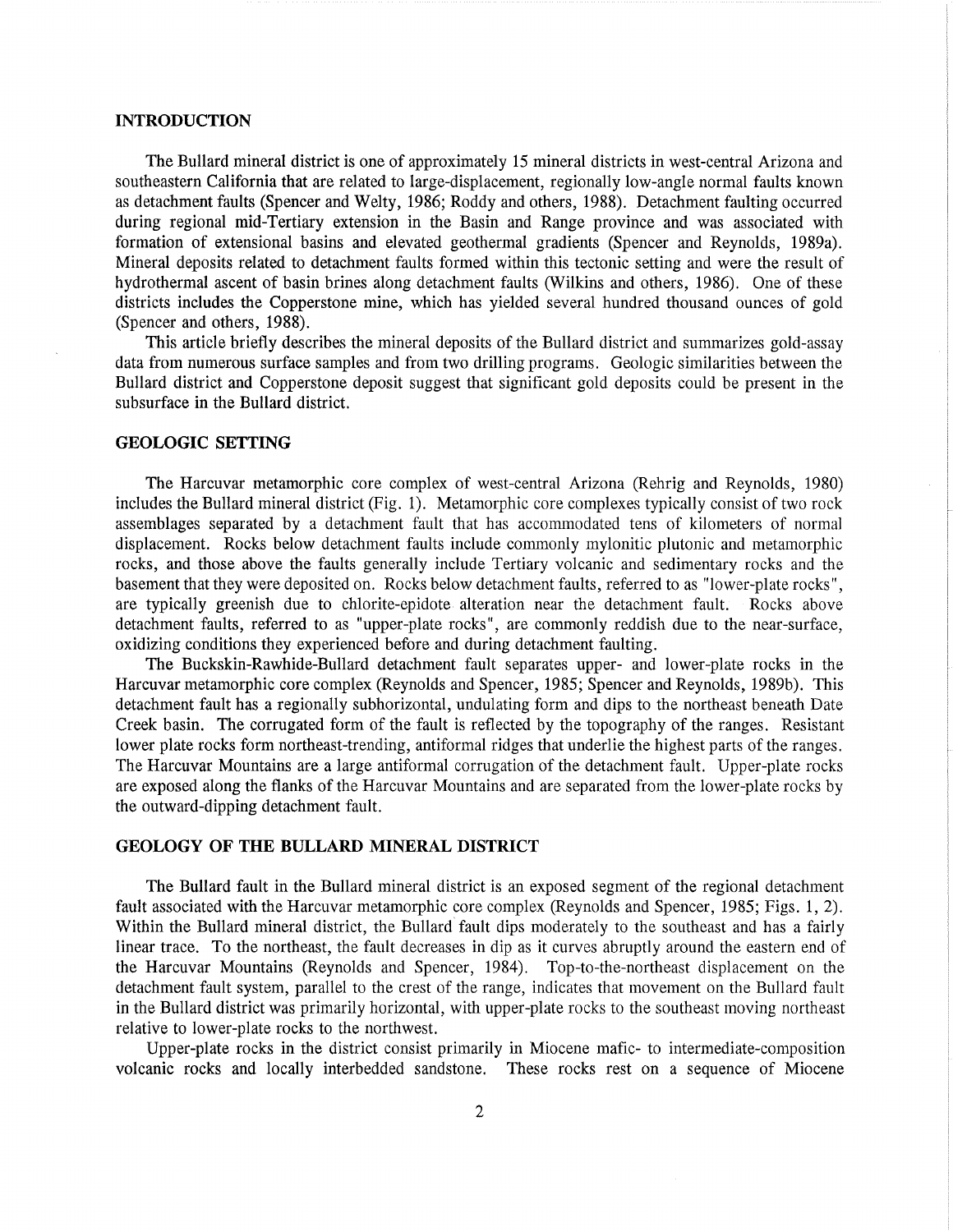conglomerate, sedimentary breccia, and tuff. The entire sequence dips steeply to the south, is broken by a few small faults, and strikes westward into the Bullard fault (Figs. 2, 3, 4; Table 1; Reynolds and Spencer, 1984, 1985).

# **MINERALIZATION AND ALTERATION**

The Bullard mineral district, as defined by Keith and others (1983), includes two areas of mineralization: The Bullard Peak area, and the Nellie Meda mine area 7 to 8 miles to the east of the Bullard Peak area. These two areas are here separated into two mineral districts because the genesis of the deposits in each area appears to have been different and the deposits are not apparently related. The revised Bullard district includes the mineral deposits of the Bullard Peak area, and the Nellie Meda district (new district) includes the Nellie Meda mine area.

Total recorded production from the Bullard district consists of 614,000 pounds of copper, 3300 ounces of gold, and 5900 ounces of silver. Over 90% of this production was from the Bullard mine, and occurred between 1933 and 1956. Production from the Nellie Meda district consists primarily of precious metals (approximately 10 pounds of copper, 330 ounces of gold, and 60 ounces of silver). The ratio of  $Au + Ag$  to Cu production from the two districts is much different, and supports separation the two areas into two mineral districts.

Roddy and others (1988) studied the mineral deposits and alteration of the Bullard mineral district and of the strike ridge of tilted tuffs east of the Bullard district. Their study revealed that the mafic volcanic flows that host most of the mineral deposits in the Bullard district are highly altered by regional K- (potassium) metasomatism. K-metasomatism converted these rocks into a holocrystalline mixture of K-feldspar, hematite, calcite, quartz, and epidote. Primary plagioclase is replaced by K-feldspar except near mineral deposits where secondary K-feldspar is itself replaced by chlorite and calcite. Metasomatized mafic flows contain 8 to 10 weight percent  $K_2O$  and less than 0.4 weight percent Na<sub>2</sub>O (Roddy and others, 1988). The ratio of K<sub>2</sub>O to N<sub>a<sub>2</sub>O is thus greater than 20, which is an indication of</sub> potassium metasomatism (Brooks, 1988). K-metasomatism also strongly affected the rhyolitic tuffs exposed east of the Bullard district.

Mineral deposits in the Bullard district consist of veins and fracture fillings along shear zones. The Bullard mine deposit is within a vein up to two meters thick within steeply dipping mafic volcanic rocks. Similar deposits of smaller size are scattered across the Bullard district. Common ore minerals include chrysocolla and brochantite with less abundant malachite and chalcopyrite. Native gold is associated with iron oxides. Gangue minerals include abundant earthy and specular hematite, pyrite, quartz, and calcite with minor barite and fluorite (Roddy and others, 1988). Analysis of fluid inclusions in quartz and calcite indicates that mineralizing solutions were brines with 13 to 17 weight-percent equivalent NaCl. Fluidinclusion homogenization temperatures varied from 230 to 310  $^{\circ}$ C, which indicate minimum temperatures for mineralizing fluids (Roddy and others, 1988). Oxygen-isotope analyses support the interpretation that the mineralizing fluids were basin brines.

Fluid-inclusion characteristics, mineralogy, and structural setting indicate that the Bullard district is a member of a group of detachment-fault related mineral districts in west-central Arizona. This group of districts all formed during Miocene detachment faulting and associated ascent of basin brines along active detachment faults (Wilkins and Heidrick, 1982; Wilkins and others, 1986; Spencer and Welty, 1986, 1989). Mineralization in the Bullard district overprinted regional K-metasomatism, but the two events are probably related. Both occurred during detachment faulting and metals that were deposited during mineralization were possibly liberated from rocks by K-metasomatism (Roddy and others, 1988).

## **Gold deposits**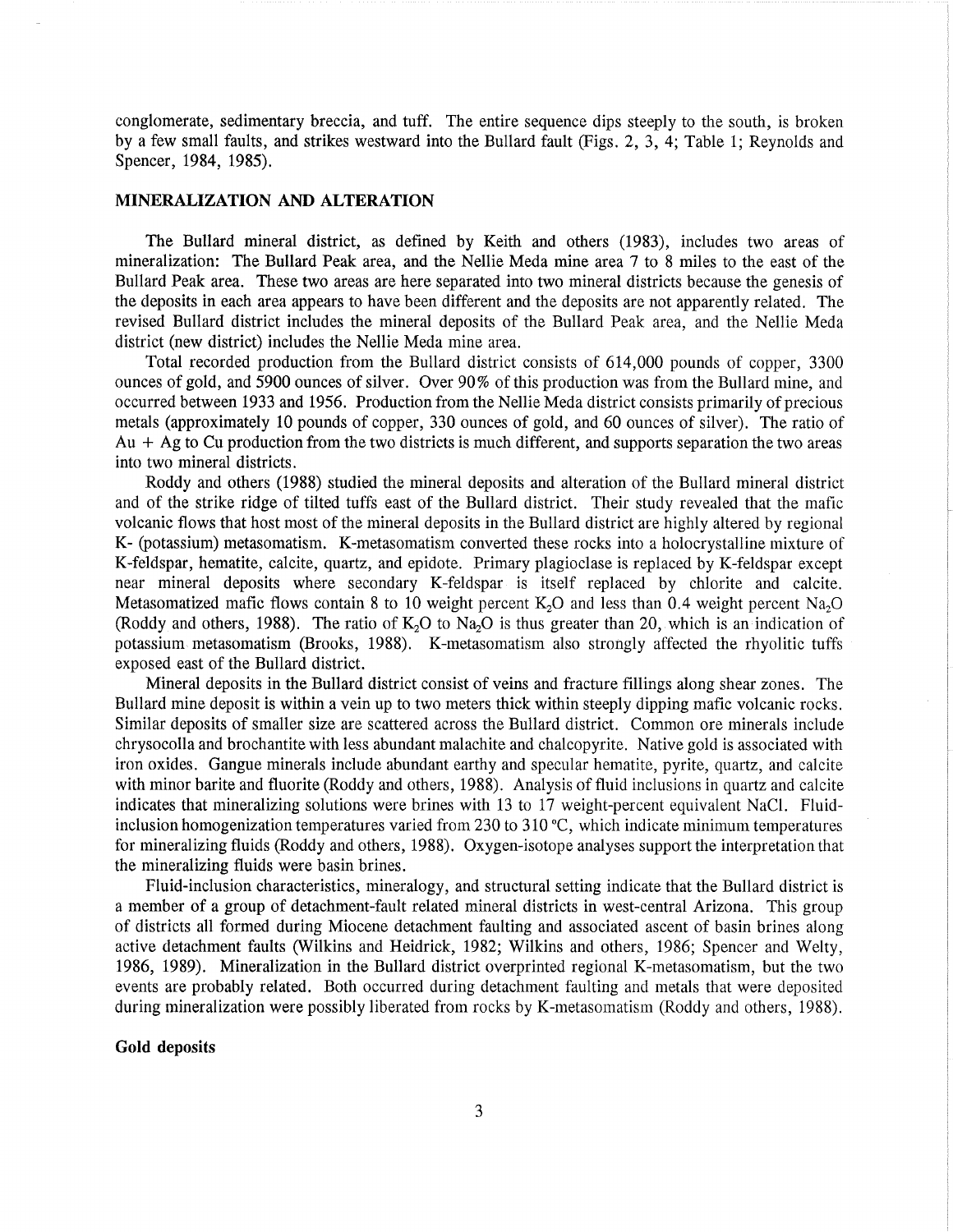Gold exploration in the Bullard district in the 1980's by eight different companies has outlined several areas containing elevated concentrations of gold (Figs. 3, 5). These areas have been extensively sampled and some have been drilled. Results of gold assays of surface samples are summarized in figure 6. Results of gold assays of drill samples are summarized in tables 2, 3, and 4, and drill holes are located in figures 7, 8, and 9.

In the North Hill area east of Bullard Peak, a north-trending, steeply dipping mineralized shear zone is discontinuously exposed for more than 2000 feet along strike, and several other smaller mineralized shear zones are present in the area (Figs. 3, 7). Thirty-one surface samples from mineralized shear zones and small quartz stockworks were assayed during an exploration program by Cominco American Resources, Inc. (Fig. 6; Telford, 1990). Twenty-two of the samples contained an average gold concentration of 0.226 ounces per ton. One sample from a stockwork contained 0.812 ounces per ton. Over 12,000 feet of reverse-circulation drilling by Cominco in the North Hill area revealed several subsurface gold anomalies (Table 2). The northern part of the north-trending mineralized shear zone was penetrated by five inclined drill holes (B-14 through B-18). Assays from these drill holes indicate that anomalous gold concentrations along the shear zone extend downward for at least 200 feet (Fig. 8, Table 2).

Numerous mineralized shear zones of various orientations are present south and west of Bullard Peak (Figs. 3, 5). Assays of surface and subsurface samples from the John Moore area indicate that gold in anomalous concentrations is restricted to shear zones and is not generally disseminated in host rocks (Figs. 6, 9; Table 3). Smaller and fewer gold anomalies have been recognized in the nearby Stage House, Unity, and Accident Hill areas (Figs. 3, 5, 6, 9; Tables 3, 4).

The Bullard detachment fault is exposed in two areas north and west of Bullard Peak. Thirty-two gold assays from surface samples of lower- and upper-plate rocks adjacent to the fault in the Unity North area were all less than the approximately 0.006 ounce-per-ton assay detection limit. Anomalous gold was detected in both lower- and upper-plate samples from the Broken Ladder area (Figs. 5, 9; Table 4). Assays of samples from four drill holes in the Broken Ladder area indicate that anomalous gold (0.006 to 0.010 ounces per ton) is largely restricted to lower-plate rocks (Fig. 5, Table 4).

### **CONCLUSION**

The mineralogic and structural similarities between the Bullard and Copperstone districts suggest that potential exists for a major gold deposit in the area of the Bullard district. Gold mineralization at Copperstone occurred within Tertiary sedimentary breccias that were highly porous and permeable at the time of mineralization. Virtually identical breccias are present north and northeast of Bullard Peak, but have not been drilled. Although these breccias are not obviously mineralized in outcrop, similarity to host rocks at Copperstone suggests that significant gold mineralization could have affected these rocks. If significant gold is present, it is probably in the subsurface and may be directly above the contact with the Bullard detachment fault (Fig. 4).

Geologic mapping and gold assays indicate that the Bullard district is fairly typical of mineral districts related to detachment faults in nearby areas. The presence of several areas of anomalous gold, distributed over much of the district, indicates that mineralizing fluids were gold bearing and affected a large area. These features, past production, and the presence of untested targets for gold exploration (the sedimentary breccias) suggest that the Bullard district will continue to be the target of gold exploration.

### ACKNOWLEDGMENTS

We thank Michael Sansone for generously providing unpublished consulting reports that formed the basis for much of the information outlined here.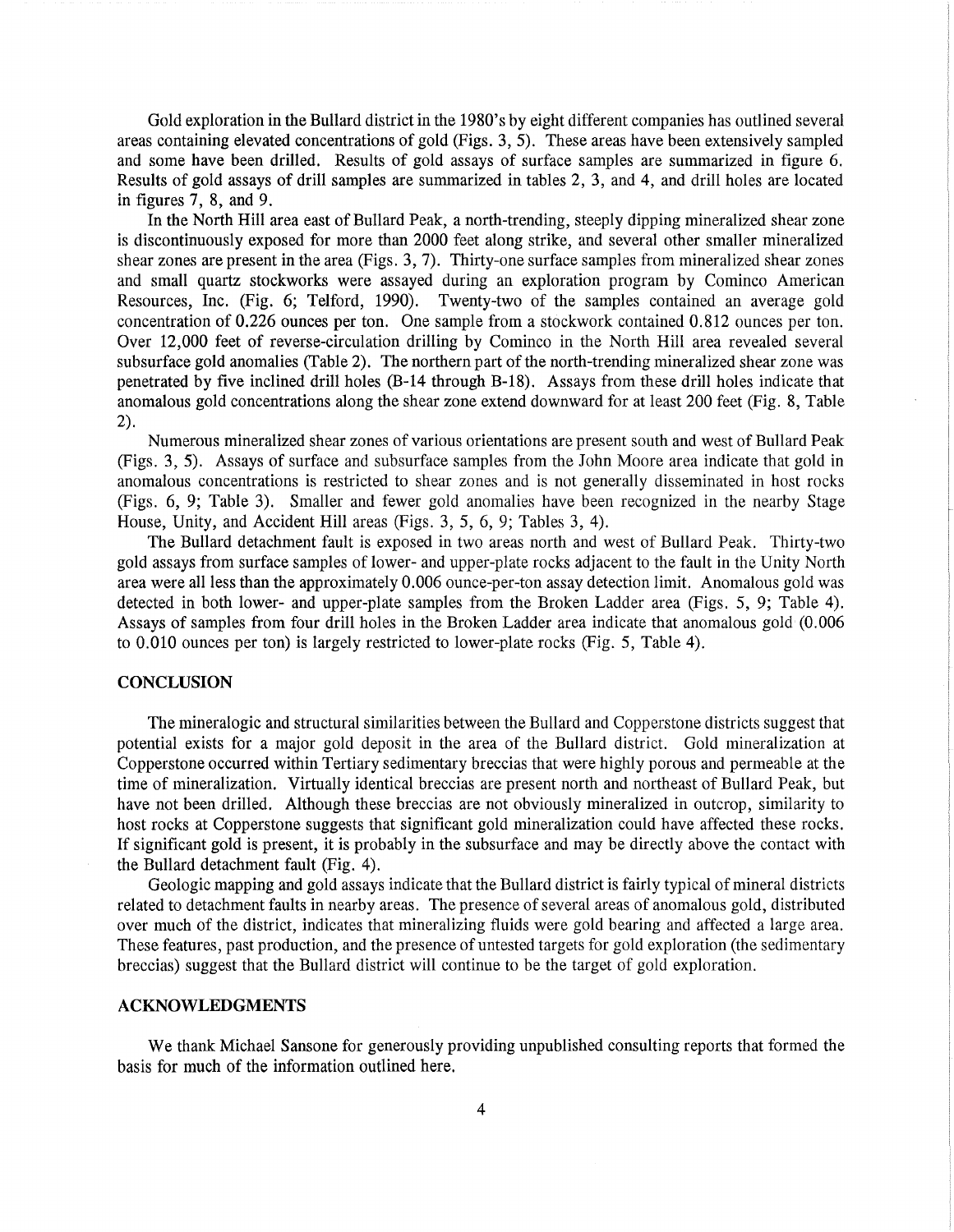#### **BIBLIOGRAPHY**

- Brooks, W.E., 1988, Recognition and geologic implications of potassium metasomatism in upper-plate volcanic rocks at the detachment fault at the Harcuvar Mountains, Yavapai County, Arizona: U.S. Geological Survey Open-File Report 88-17, 9 p.
- Freeport McMoRan Gold Company, 1987, Geologic report on the Bullard Peak project: unpublished report, 2 plates.
- Keith, Stanley B., Gest, D.E., DeWitt, Ed, Woode Toll, Netta, and Everson, B.A., 1983, Metallic mineral districts and production in Arizona: Arizona Bureau of Geology and Mineral Technology Bulletin 194, 58 p.
- Rehrig, W.A., and Reynolds, S.L, 1980, Geologic and geochronologic reconnaissance of a northwest-trending zone of metamorphic core complexes in southern and western Arizona: Geological Society of America, Memoir 153, p. 131-157.
- Reynolds, S.J., and Spencer, J.E., 1984, Geologic map of the Aguila Ridge-Bullard Peak area, eastern Harcuvar Mountains, west-central Arizona: Arizona Bureau of Geology and Mineral Technology, Open-File Report 84-4, scale 1:24,000.
- Reynolds, SJ., and Spencer, I.E., 1985, Evidence for large-scale transport on the Bullard detachment fault, west-central Arizona: Geology, v. 13, p. 353-356.
- Roddy, M.S., Reynolds, S.L, Smith, B.M., and Ruiz, Joaquin, 1988, K-metasomatism and detachmentrelated mineralization, Harcuvar Mountains, Arizona: Geological Society of America Bulletin, v. 100, p. 1627-1639.
- Spencer, J.E., Duncan, LT., and Burton, W.D., 1988, The Copperstone mine: Arizona's new gold producer: Arizona Bureau of Geology and Mineral Technology Fieldnotes, v. 18, no. 2, p. 1-3.
- Spencer, I.E., and Reynolds, S.L, 1989a, Middle Tertiary tectonics of Arizona and the Southwest, *in*  Jenney, LP., and Reynolds, S.L, eds., Geologic evolution of Arizona: Arizona Geological Society Digest, v. 17., p. 539-574.
- Spencer, I. E., and Reynolds, S. I., 1989b, Tertiary structure, stratigraphy, and tectonics of the Buckskin Mountains, *in* Spencer, J. E., and Reynolds, S. I., Geology and mineral resources of the Buckskin and Rawhide Mountains, west-central Arizona: Arizona Geological Survey Bulletin 198, p. 103-167.
- Spencer, J.E., and Welty, J.W., 1986, Possible controls of base- and precious-metal mineralization associated with Tertiary detachment faults in the lower Colorado River trough, Arizona and California: Geology, v. 14, p. 195-198.
- Spencer, I. E., and Welty, J. W., 1989, Geology of mineral deposits in the Buckskin and Rawhide Mountains, *in* Spencer, J. E., and Reynolds, S. J., Geology and mineral resources of the Buckskin and Rawhide Mountains, west-central Arizona: Arizona Geological Survey Bulletin 198, p. 223-254.
- Telford, J.M., 1990, Bullard Peak project, Yavapai County, Arizona, 1989-1990 final project report: Cominco American Resources Inc., unpublished report, 32 p., 4 plates.
- Wilkins, Joe, Jr., Beane, R.E., and Heidrick, T.L., 1986, Mineralization related to detachment faults: A model, *in* Beatty, Barbara, and Wilkinson, P.A.K., eds., Frontiers in geology and ore deposits of Arizona and the Southwest: Arizona Geological Society Digest, v. 16, p. 108-117.
- Wilkins, Joe, Jr., and Heidrick, T.L., 1982, Base and precious metal mineralization related to low-angle tectonic features in the Whipple Mountains, California and Buckskin Mountains, Arizona, *in* Frost, E.G., and Martin, D.L., eds., Mesozoic-Cenozoic tectonic evolution of the Colorado River region, California, Arizona, and Nevada: San Diego, Cordilleran Publishers, p. 182-203.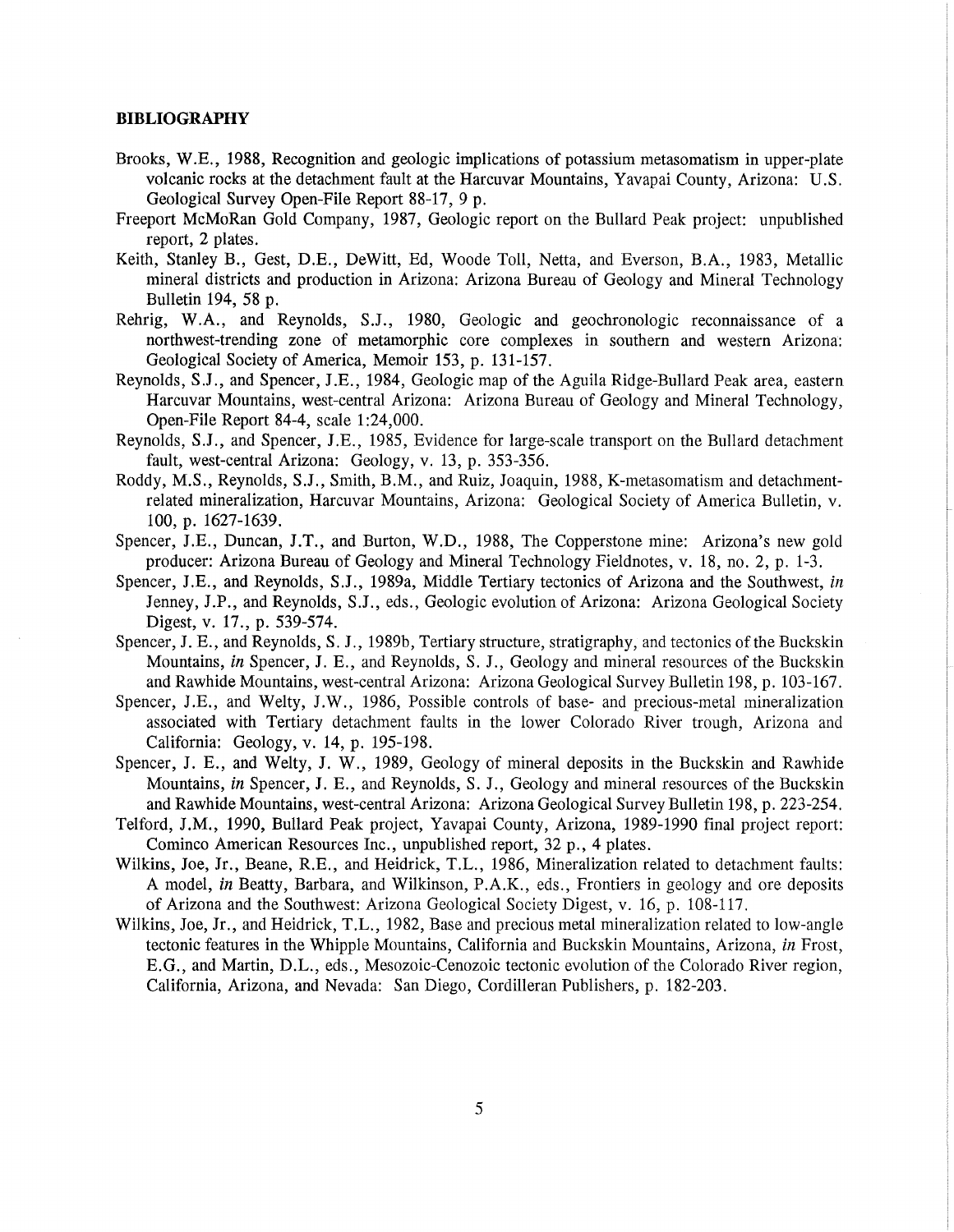## **FIGURE CAPTIONS**

Figure 1. Location map of the Bullard mineral district, which is at the center of the area labeled "Figure 2".

Figure 2. Simplified geologic map of the southeastern Harcuvar Mountains and Bullard mineral district.

Figure 3. Geologic map of the Bullard Peak area showing major mineralized areas. Geology from Reynolds and Spencer (1984). See Table 1 for map legend.

Figure 4. Cross section of the Bullard Peak area. See figure 3 for location.

Figure 5. Geologic map of the area west of Bullard Peak showing major mineralized areas. Geology from Reynolds and Spencer (1984). See Table 1 for map legend.

Figure 6. Histograms of gold assays from surface samples. Analyses are from reports by eight different companies and were done by both fire assay and atomic absorption methods. See figures 3 and 5 for areas represented.

Figure 7. Map of the North Hill mineralized area showing mineralized shear zones and drill hole locations. Drill-hole locations from Telford (1990). Drill-hole sample assays are given in table 2.

Figure 8. (A) Map of vein system and drill hole and mine locations in the northwestern part of the North Hill mineralized area. (B) Cross sections through vein in areas of drill holes.

Figure 9. Drill-hole locations from the western part of the Bullard mineral district. Drill-hole sample assays are given in tables 3 and 4. Data from Freeport (1987) and Telford (1990).

## **TABLE CAPTIONS**

Table 1. Map units and map symbols in figures 3, 4, and 5.

Table 2. Cominco drill-hole data from the North Hill mineralized area. See figure 7 for locations of drill holes. Data from Telford (1990).

Table 3. Cominco drill-hole data from the John Moore and Stage House mineralized areas. See figure 9 for locations of drill holes. Data from Telford (1990).

Table 4. Drill-hole data from the Broken Ladder, Accident Hill, and Unity mineralized areas. See figure 9 for locations of drill holes. Data from Freeport (1987).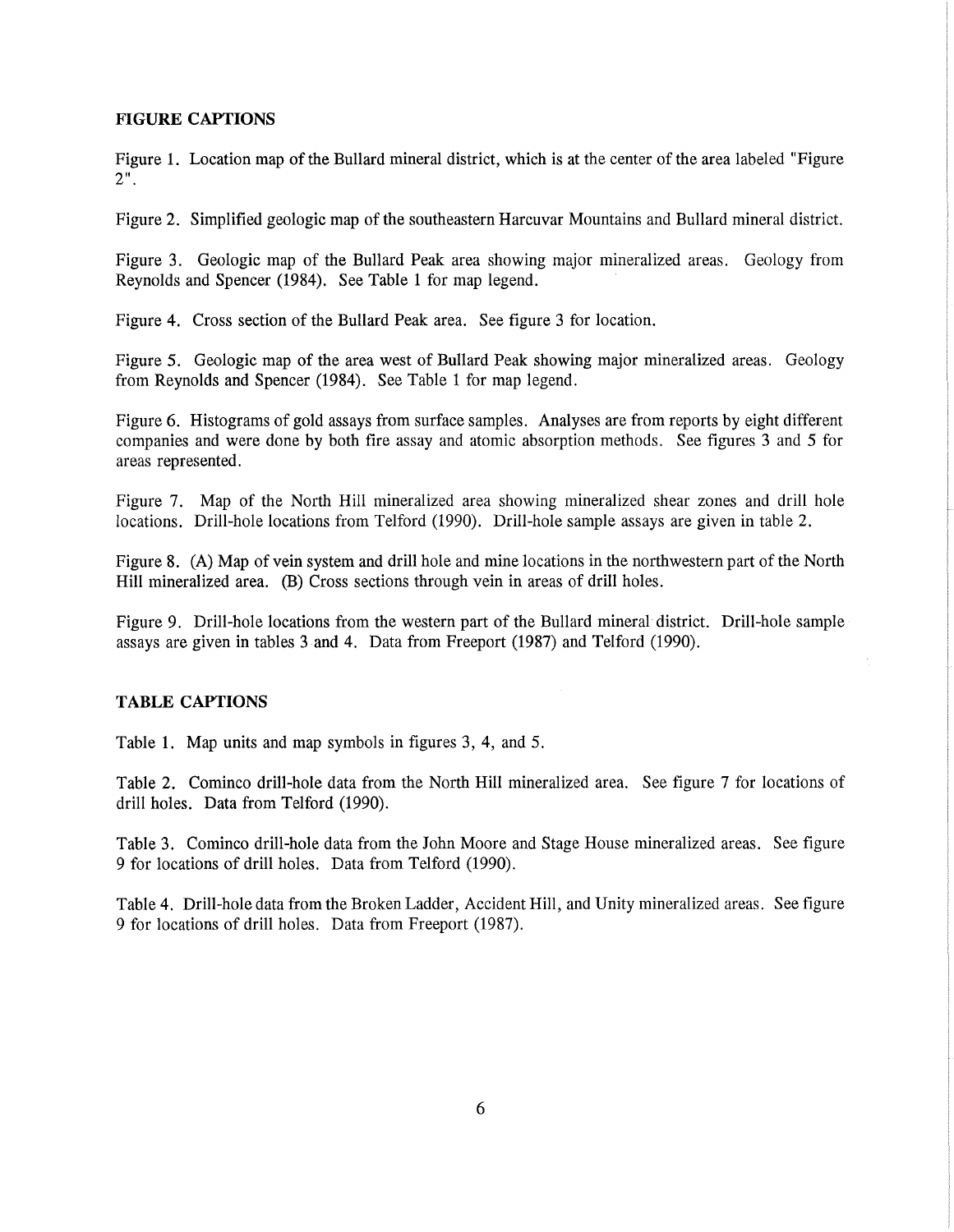

- 
- **HITTH PALEOZOIC SEDIMENTARY ROCKS**
- **IIIIIII** MESOZOIC-PRECAMBRIAN CRYSTALLINE ROCKS
- $\left[\begin{array}{cc} \cdot & \cdot \\ \cdot & \cdot \end{array}\right]$  PRECAMBRIAN CRYSTALLINE ROCKS
- LOW-ANGLE NORMAL FAULT, DOTTED WHERE<br>CONCEALED (HATCHURES ON UPPER PLATE)
- THRUST OR REVERSE FAULT, DOTTED WHERE<br>CONCEALED (TEETH ON UPPER PLATE)
	- HIGH-ANGLE FAULT, DOTTED WHERE . . . . . CONCEALED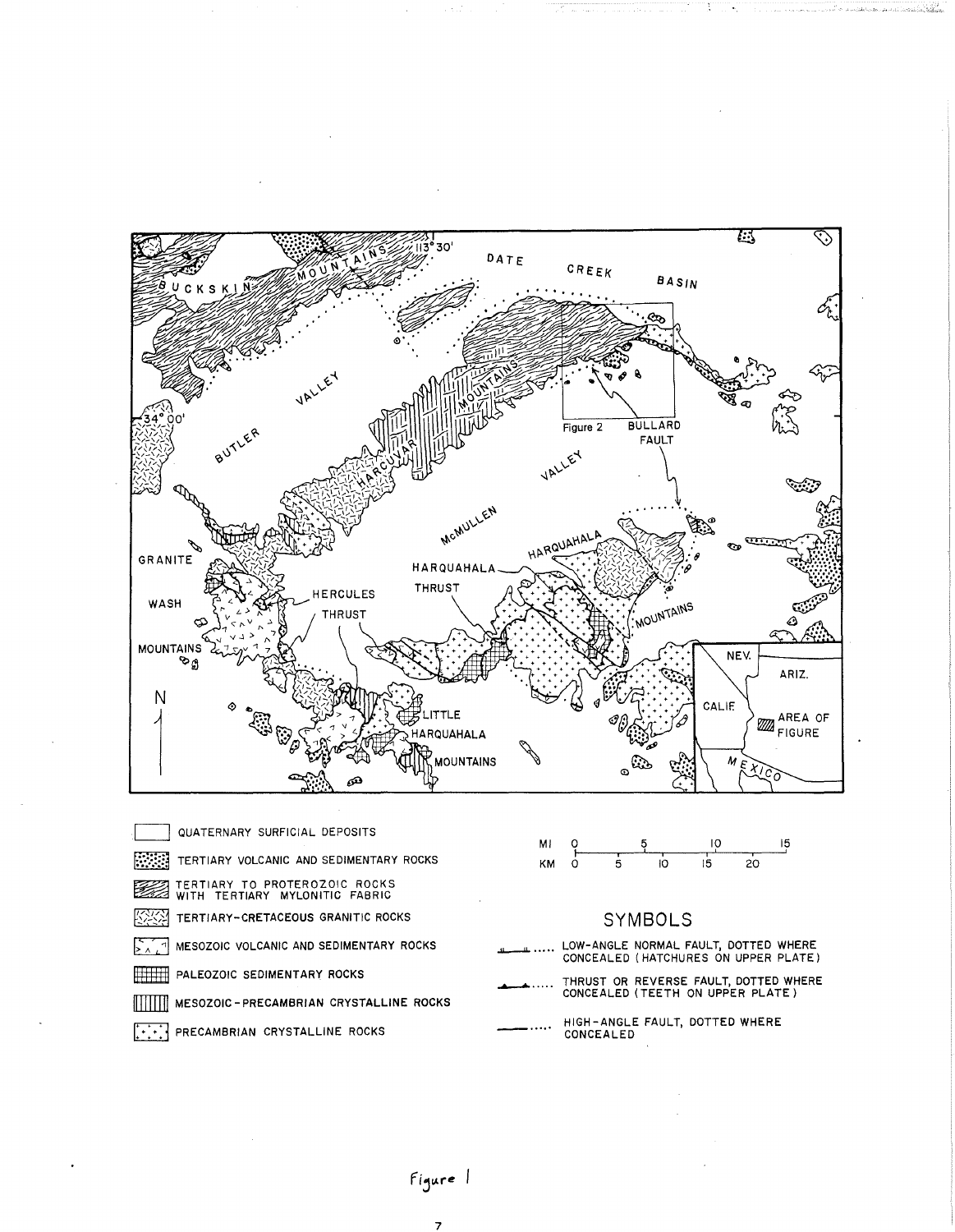

mc | Mylonitic crystalline rocks, undivided (early Proterozoic to Tertiary protolith with Tertiary mylonitic fabric)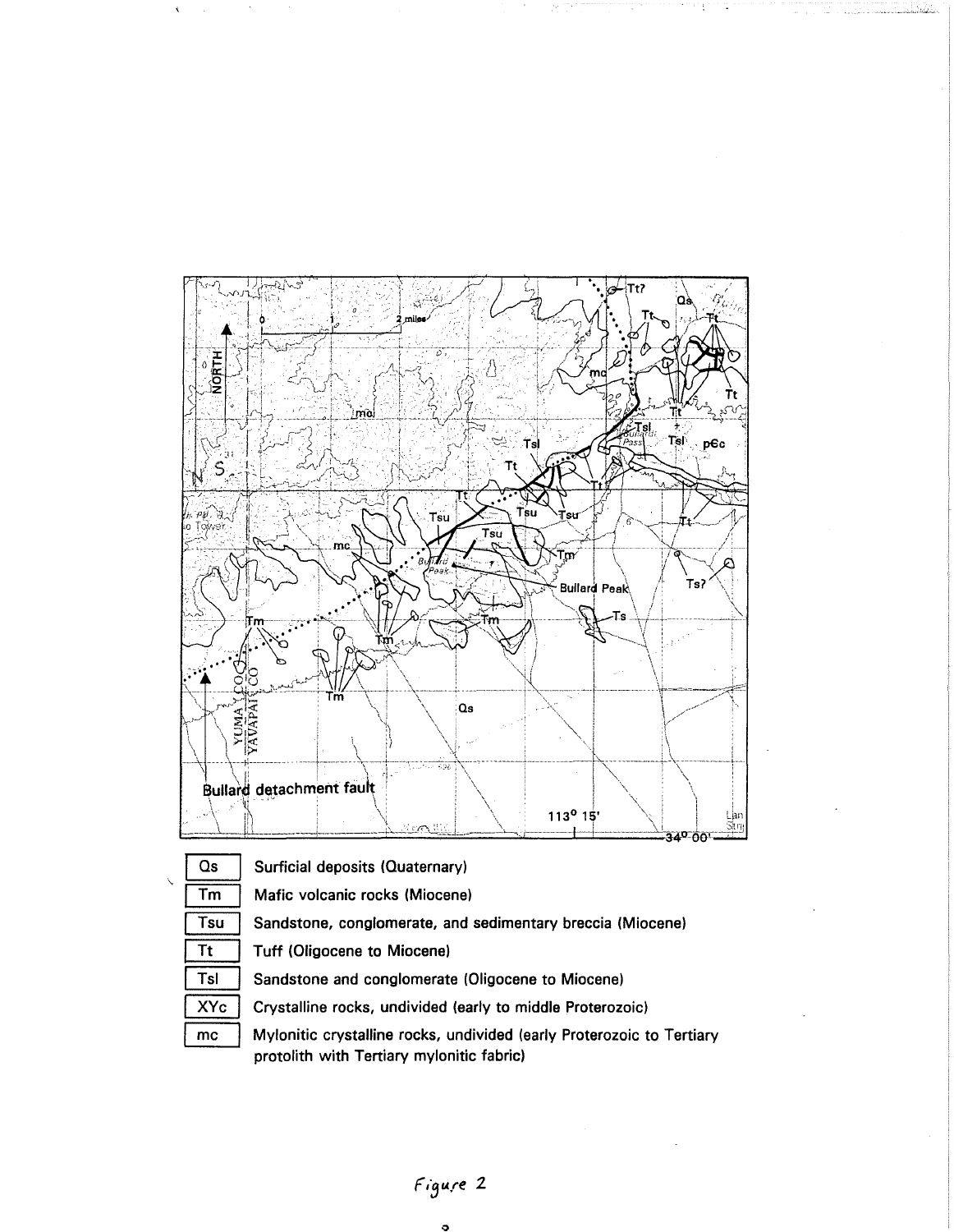

Figure 3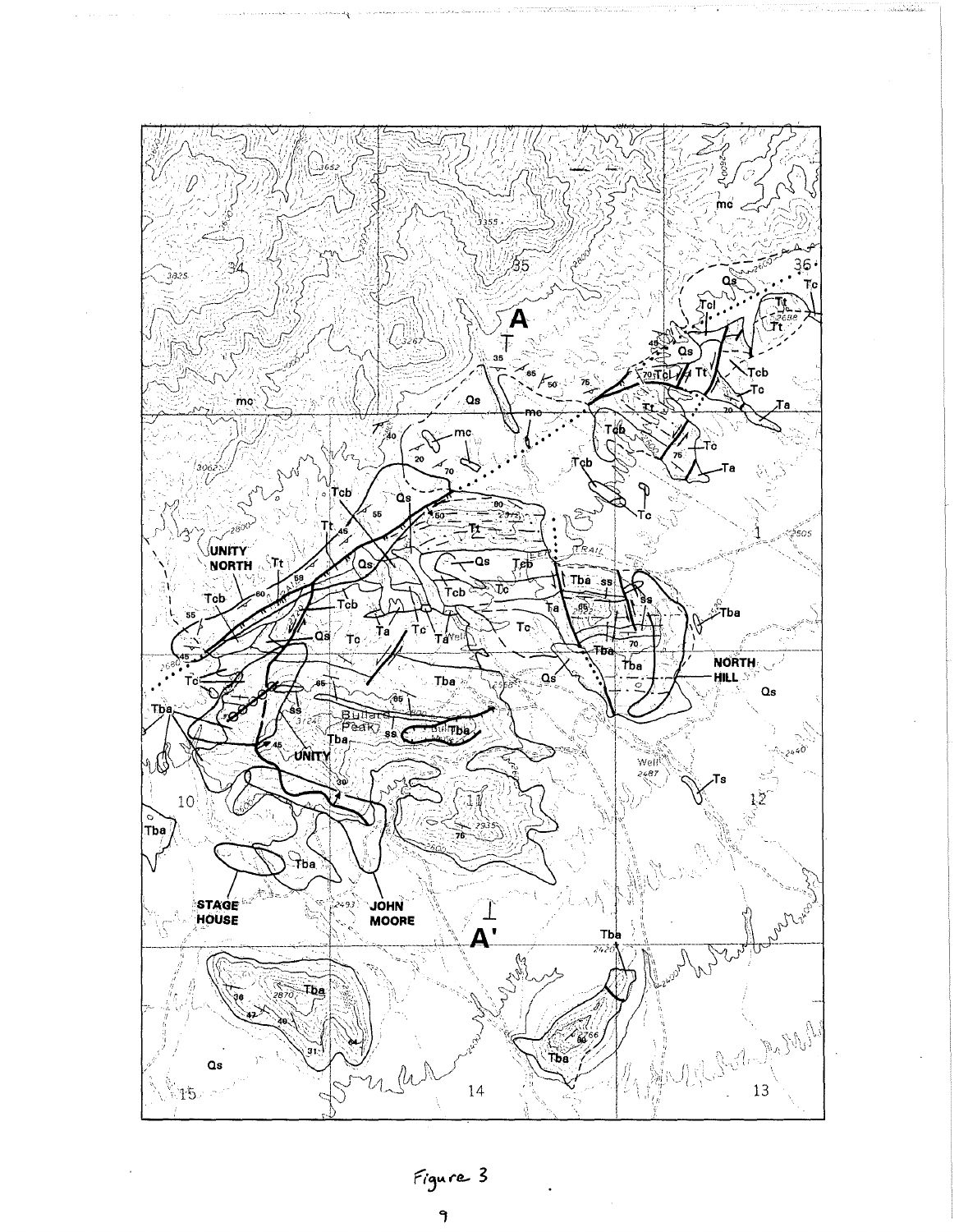

 $\sum_{i=1}^{n}$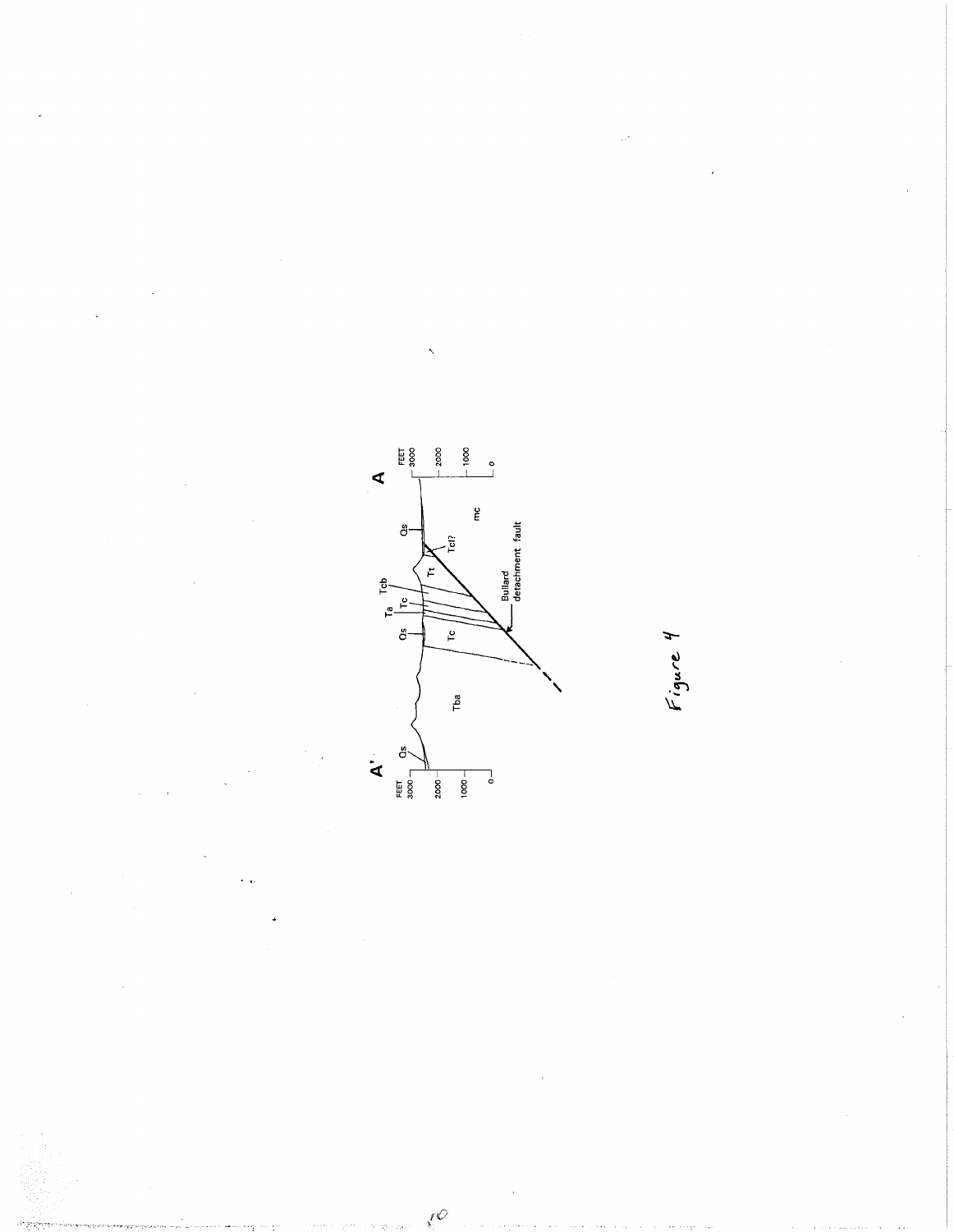

Telephonesia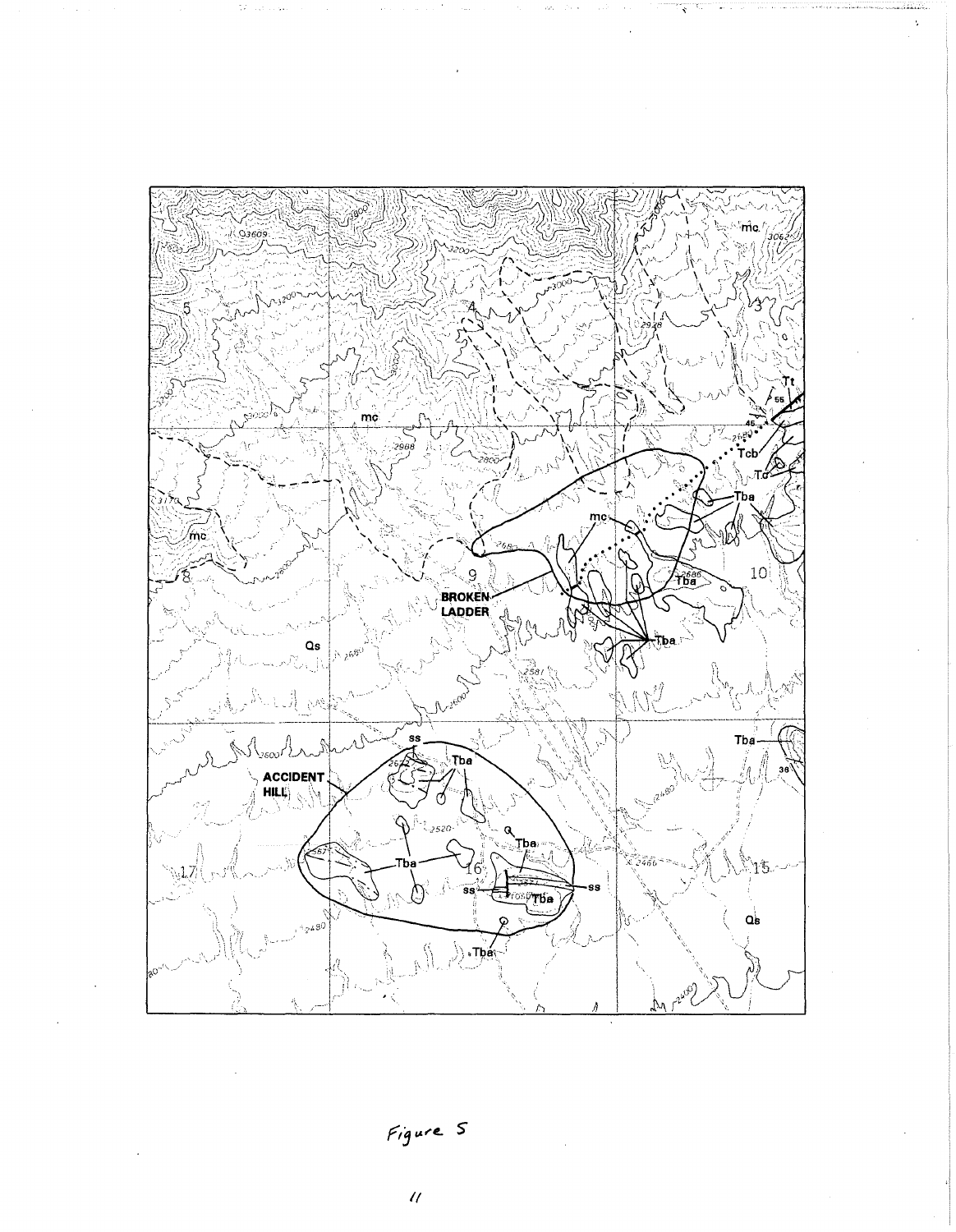Figure 6



*It..*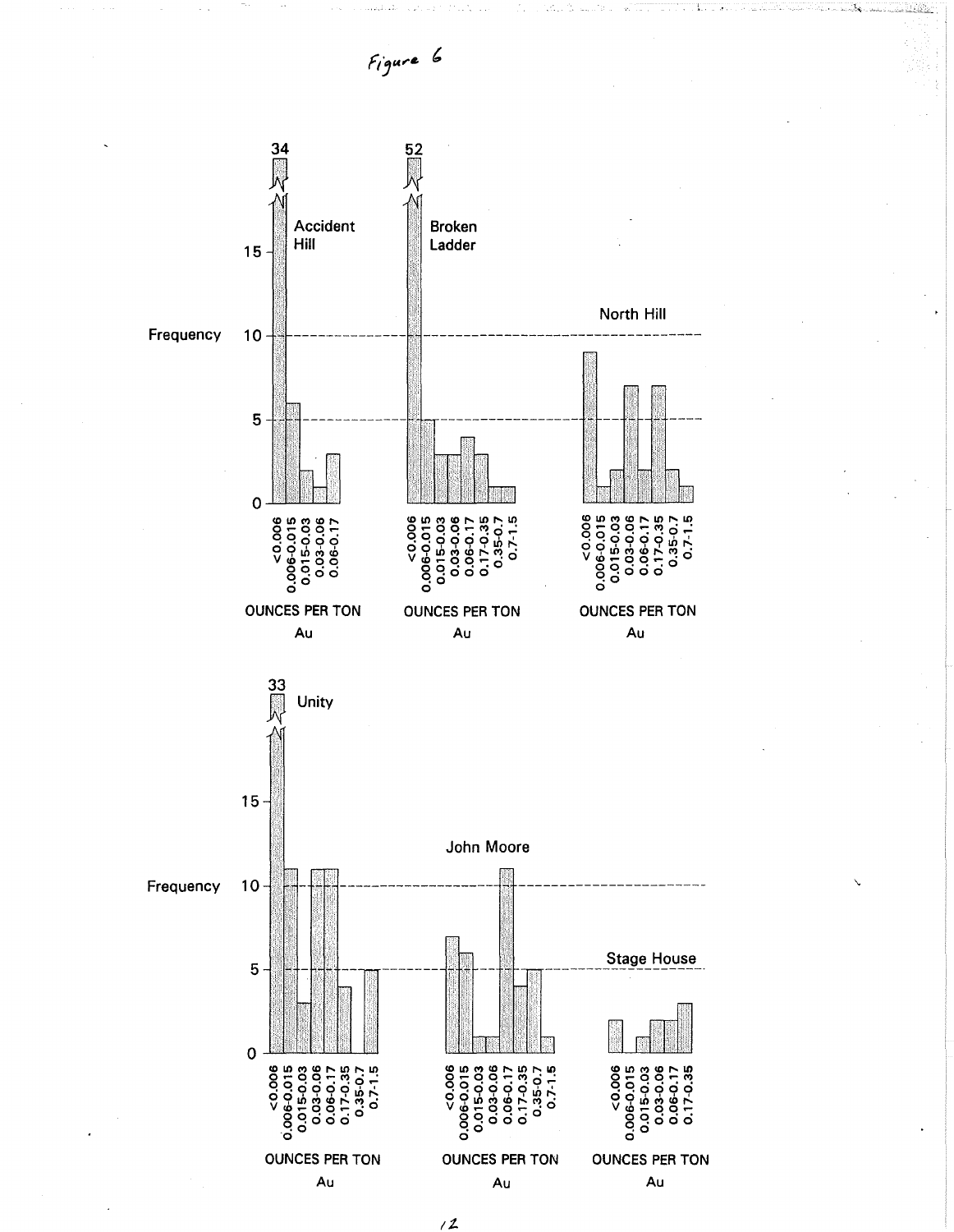

Figure 7

 $\frac{13}{2}$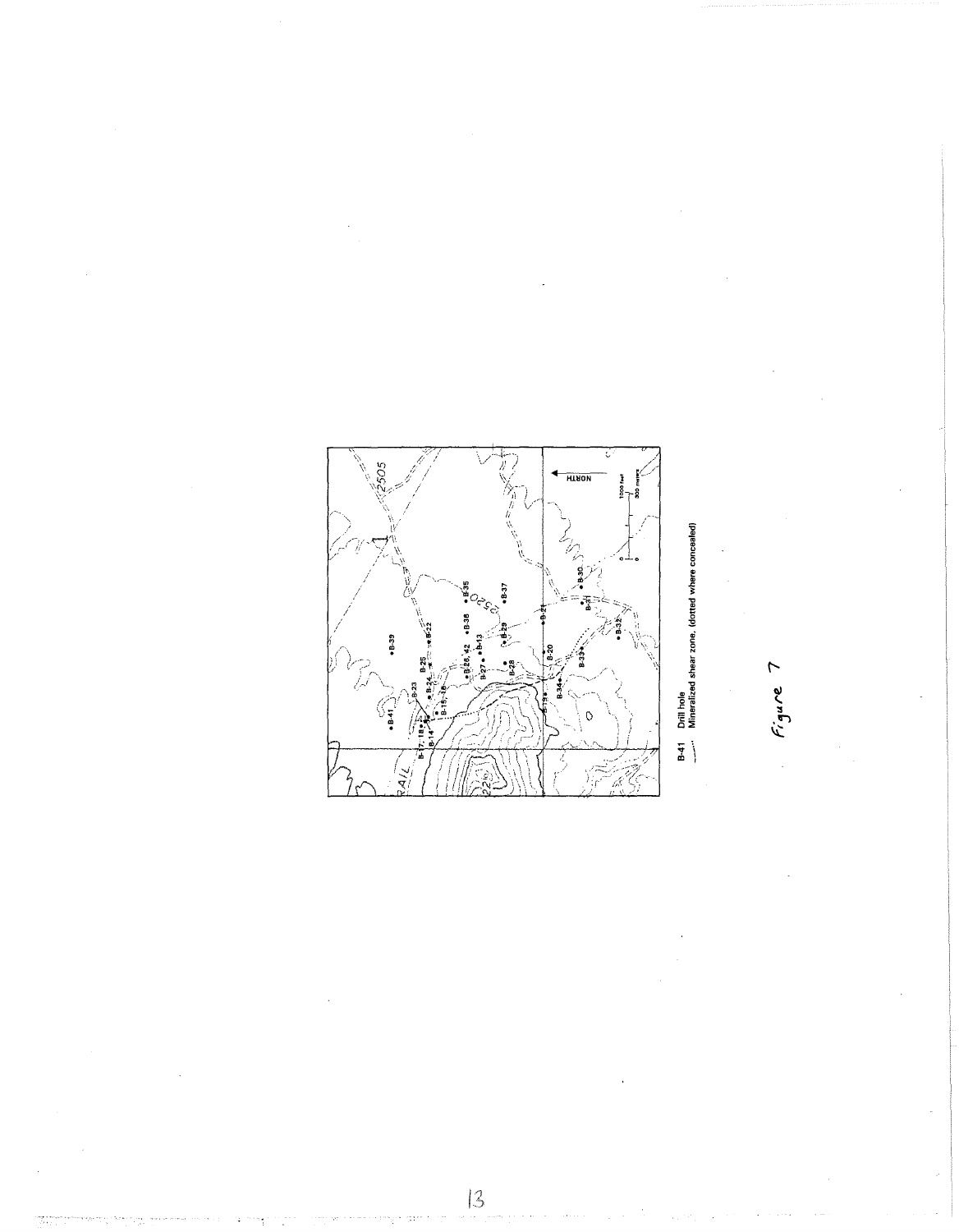

t.

Figure 8<br>14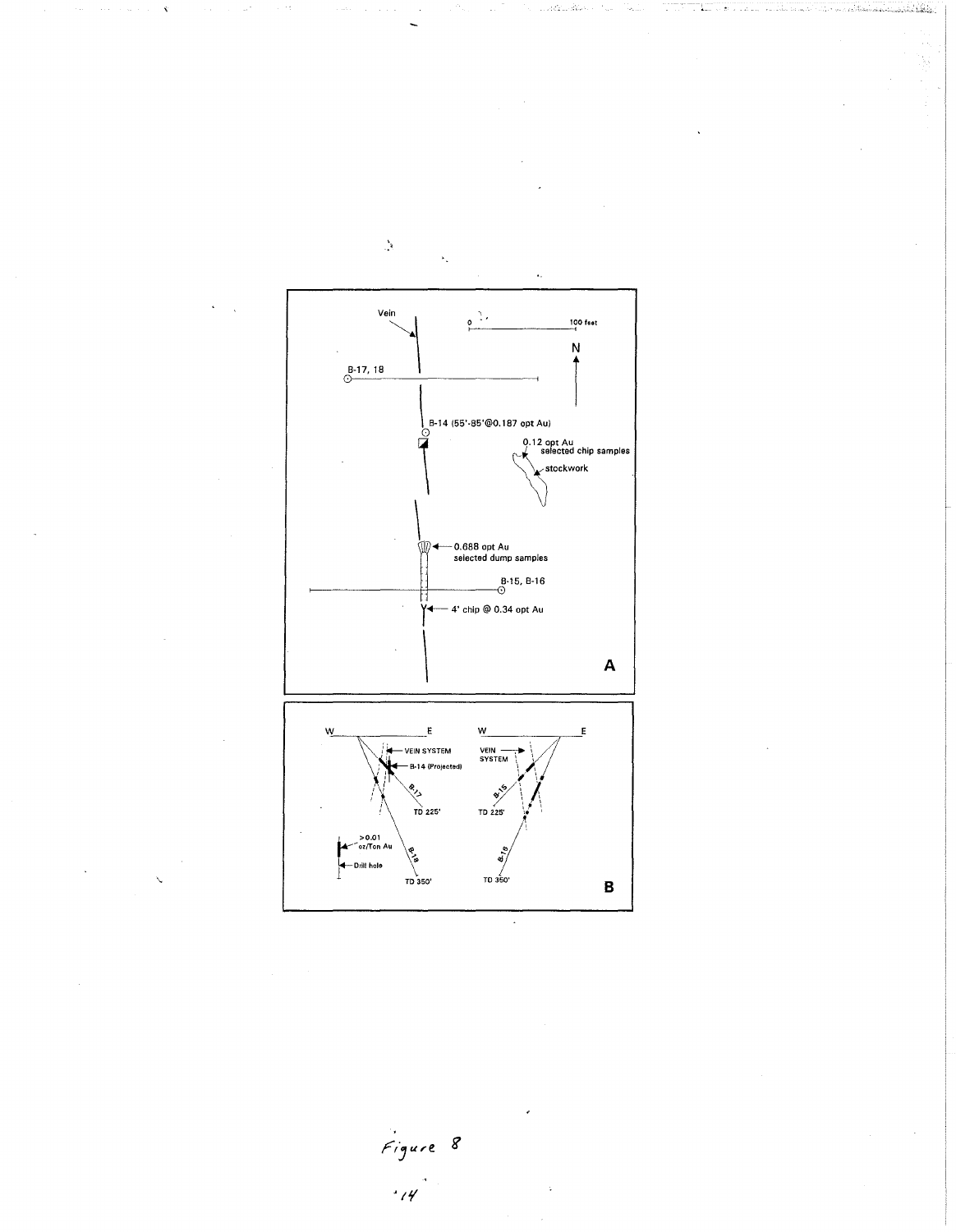

 $\frac{1}{2}$ 

 $\epsilon$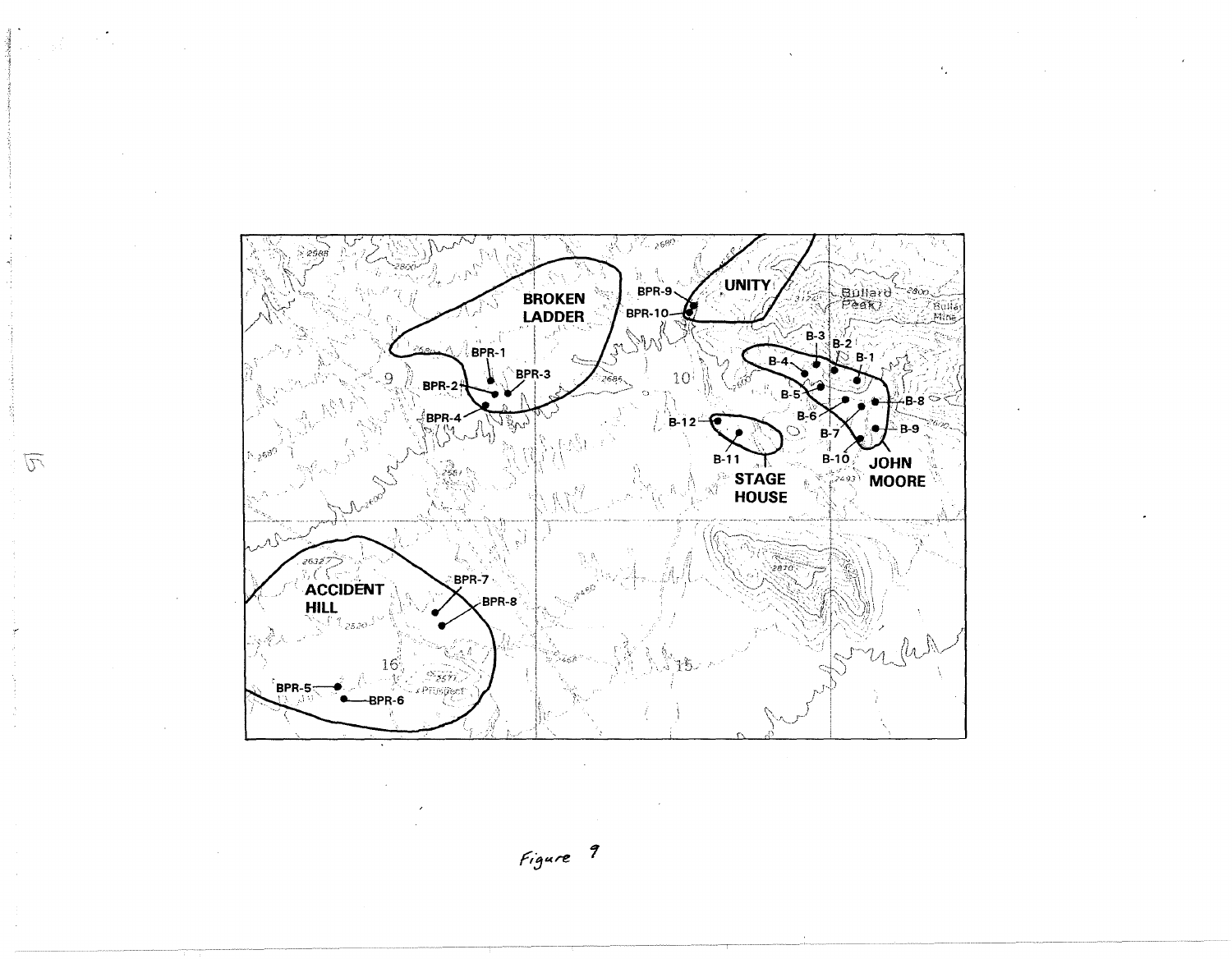- Surficial deposits (Quaternary) Qa
- Sandstone, siltstone, and conglomerate (lower Miocene)  $Ts$
- Tba Intermediate to mafic composition volcanic rocks (lower Miocene)
- Sandstone within map unit Tba (lower Miocene) SS.
- Andesite interbedded or intruded into map unit Tc (lower Miocene to upper Oligocene) Ta
- Tc Upper conglomerate (lower Miocene to upper Oligocene)
- Conglomerate and sedimentary breccia (lower Miocene to upper Oligocene) Tcb
- Tuff (lower Miocene to upper Oligocene) **Tt**
- Tcl Conglomerate and conglomeratic sandstone (lower Miocene to upper Oligocene)
- Mylonitic crystalline rocks (early Proterozoic to Tertiary protolith with Tertiary mylonitic mc fabric)
- Bullard detachment fault, double ticks on hanging wall block
- **. . . . . . .** Low-angle normal fault, single ticks on hanging wall block
- Moderate to high-angle fault
- Strike-slip fault
	- $\overline{)}$  65 Attitude of bedding
	- Strike of vertical bedding  $+$
	- $\overline{\phantom{0}}^{55}$ Attitude of mylonitic foliation
	- $\mathbf{L}^{45}$ Attitude of mylonitic foliation and trend of lineation
	- <del>-000 -</del> Quartz vein

 $\widetilde{\epsilon}$ 

 $Table 1$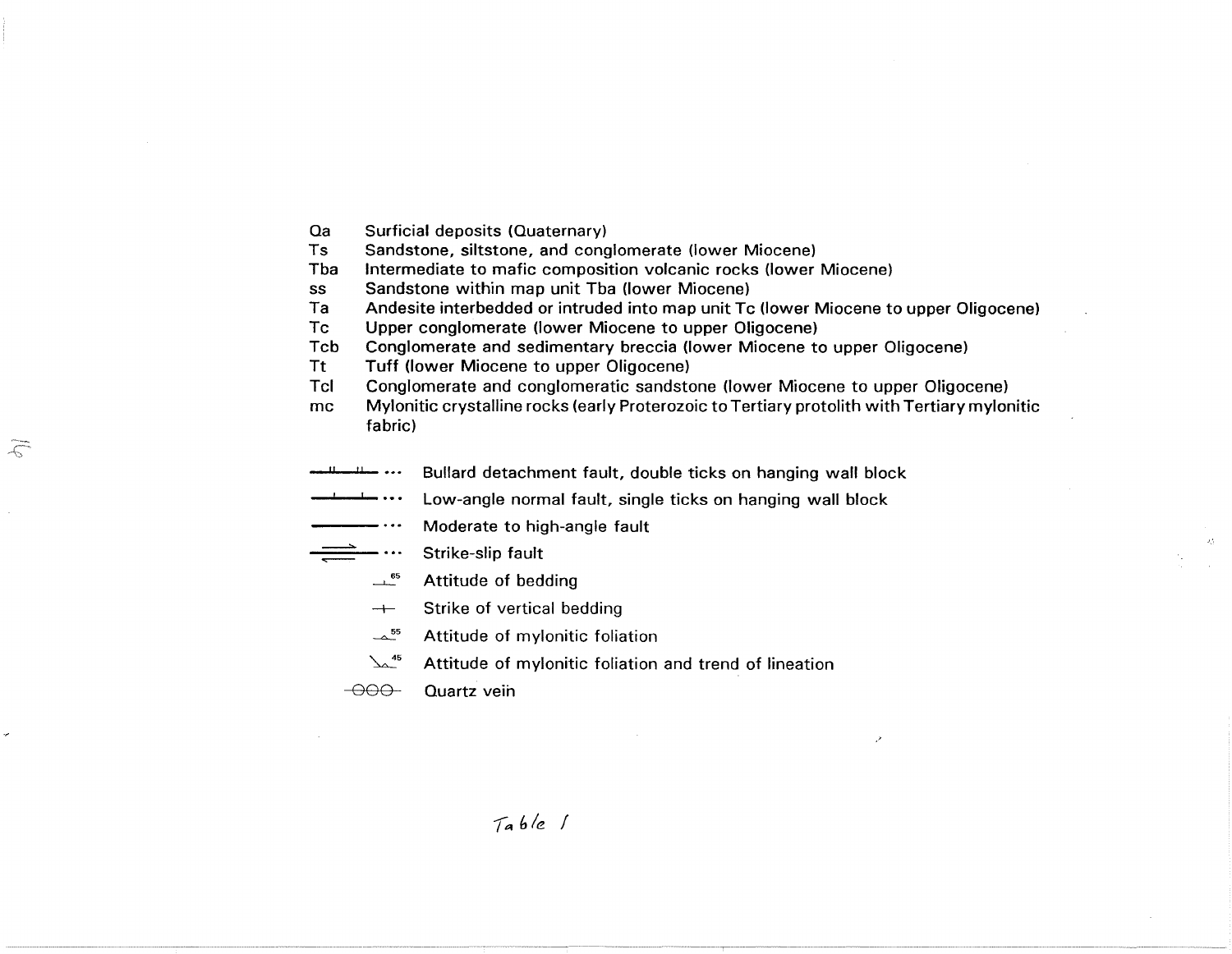# **COMINCO DRILL-HOLE DATA, NORTH HILL AREA**

|             | <b>TOTAL</b> |                    |                          | <b>DRILL</b>      |                            |
|-------------|--------------|--------------------|--------------------------|-------------------|----------------------------|
| DRILL       | <b>DEPTH</b> | <b>INCLINATION</b> | <b>AZIMUTH</b>           | <b>INTERCEPTS</b> | Au                         |
| <b>HOLE</b> | (feet)       | (degrees)          | (degrees)                | (feet)            | $($ opt $)$                |
|             |              |                    |                          |                   |                            |
| $B-13$      | 200          | 90                 | $---$                    | ---               | <0.001                     |
| $B-14$      | 95           | 90                 | ---                      | 55-85             | $0.187$ av                 |
| $B-15$      | 225          | 45                 | 270                      | 85-110            | $0.197$ av                 |
|             |              |                    |                          | 125-140           | $0.029$ av                 |
| $B-16$      | 350          | 65                 | 270                      | 100-105           | 0.038                      |
|             |              |                    |                          | 115-130           | $0.052$ av                 |
|             |              |                    |                          | 130-160           | $0.018$ av                 |
|             |              |                    |                          | 170-175           | 0.015                      |
|             |              |                    |                          | 190-195           | 0.049                      |
|             |              |                    |                          | 200-205           | 0.247                      |
| $B-17$      | 225          | 45                 | 090                      | 75-100            | $0.078$ av                 |
|             |              |                    |                          | 100-120           | $0.023$ av                 |
| $B-18$      | 350          | 65                 | 090                      | 105-115           | $0.051$ av                 |
|             |              |                    |                          | 150-155           | 0.012                      |
| $B-19$      | 735          | 60                 | 090                      | 30-35             | 0.003                      |
|             |              |                    |                          | 65-70             | 0.003                      |
|             |              |                    |                          | 165-205           | 0.001-0.032 (0.013 av)     |
|             |              |                    |                          | 215-250           | 0.001-0.021 (0.005 av)     |
|             |              |                    |                          | 545-550           | 0.024                      |
|             |              |                    |                          | 575-590           | 0.003-0.019 (0.013 av)     |
| $B-2O$      | 550          | 60                 | 270                      | 130-155           | 0.009-0.024 (0.016 av)     |
| $B - 21$    | 600          | 60                 | 270                      | 45-55             | 0.002                      |
|             |              |                    |                          | 165-170           | 0.003                      |
|             |              |                    |                          | 175-185           | 0.008                      |
|             |              |                    |                          | 510-515           | 0.010                      |
|             |              |                    |                          | 535-540           | 0.025                      |
|             |              |                    |                          | 575-580           | 0.002                      |
| $B-22$      | 500          | 60                 | 090                      | ---               | 0.001                      |
| $B-23$      | 750          | 60                 | 090                      | 15-35             | $0.070 - 0.300$ (0.123 av) |
|             |              |                    |                          | 220-225           | 0.021                      |
| $B-24$      | 400          | 90                 | ---                      | ---               | < 0.001                    |
| $B-25$      | 400          | 60                 | 090                      |                   |                            |
| $B-26$      | 400          | 60                 | 090                      | $---$             | 0.001<br>0.001             |
| $B-27$      | 400          | 60                 | 090                      | ---               |                            |
|             | 400          | 60                 | 090                      |                   | 0.001                      |
| $B-28$      |              |                    |                          | ---               | 0.001                      |
| $B-29$      | 400          | 60                 | 090                      | 45-50             | 0.008                      |
|             |              |                    |                          | 60-100            | 0.0001-0.009 (0.004 av)    |
|             |              |                    |                          | 130-135           | 0.003                      |
|             |              |                    |                          | 205-210           | 0.004                      |
|             |              |                    |                          | 215-220           | 0.002                      |
| B-30        | 400          | 60                 | 090                      | $---$             | 0.001                      |
| $B-31$      | 400          | 60                 | 270                      | $--$              | 0.001                      |
| $B-32$      | 400          | 60                 | 090                      | 300-305           | 0.005                      |
| $B-33$      | 500          | 60                 | 090                      | 105-110           | 0.031                      |
| B-34        | 420          | 60                 | 090                      | 55-60             | 0.045                      |
|             |              |                    |                          | 350-355           | 0.012                      |
| B-35        | 400          | 60                 | 090                      | 5-10              | 0.002                      |
| $B-36$      | 400          | 60                 | 090                      | ---               | < 0.001                    |
| $B-37$      | 400          | 60                 | 090                      | 85-110            | 0.001-0.080 (0.033 av)     |
|             |              |                    |                          | 120-125           | 0.019                      |
|             |              |                    |                          | 300-305           | 0.090                      |
| B-39        | 420          | 60                 | 090                      | $10 - 15$         | 0.016                      |
|             |              |                    |                          | 45-90             | 0.003-0.020 (0.011 av)     |
|             |              |                    |                          | 105-110           | 0.008                      |
|             |              |                    |                          | 135-185           | 0.001-0.030 (0.010 av)     |
| $B-41$      | 400          | 60                 | 090                      | 335-350           | 0.001-0.004                |
| $B-42$      | 800          | 90                 | $\overline{\phantom{a}}$ | ---               | 0.001                      |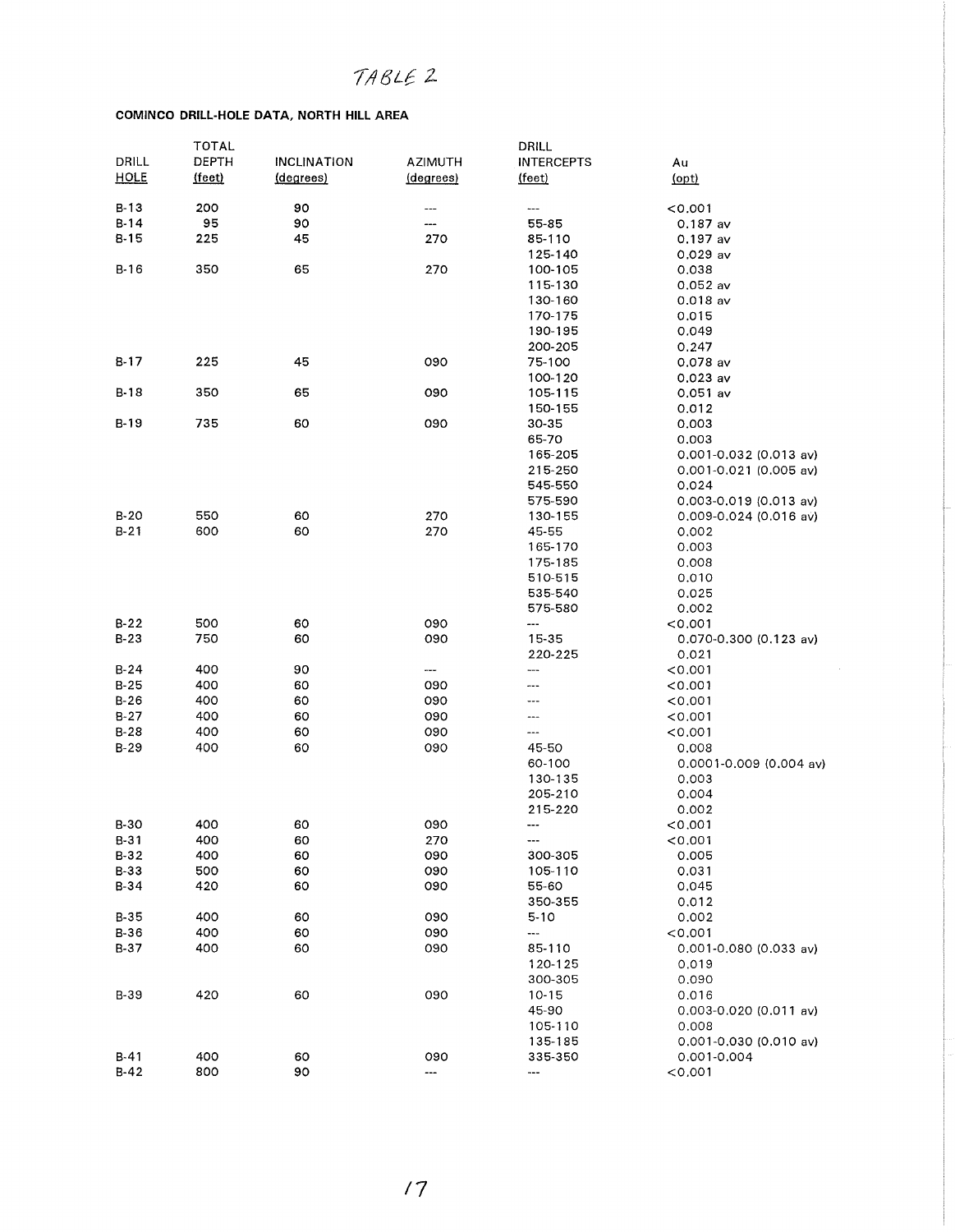# TABLE 3

# COMINCO DRILL-HOLE DATA, JOHN MOORE AND STAGE HOUSE AREAS

| <b>DEPTH</b><br>(feet) | <b>INTERCEPTS</b><br>(feet) | Au<br><u>(ppb)</u> | Au<br>(opt)    |  |  |  |  |  |  |  |
|------------------------|-----------------------------|--------------------|----------------|--|--|--|--|--|--|--|
| John Moore area        |                             |                    |                |  |  |  |  |  |  |  |
| 300                    | 255-260                     | 42                 | 0.0012         |  |  |  |  |  |  |  |
| 300                    | 65-70                       | 280                | 0.0081         |  |  |  |  |  |  |  |
| 250                    | 40-45                       | 6965               | 0.202          |  |  |  |  |  |  |  |
|                        | 45-50                       | 585                | 0.017          |  |  |  |  |  |  |  |
| 250                    |                             | $\leq 14$          | ≤0.00041       |  |  |  |  |  |  |  |
| 250                    | ---                         | $\leq 8$           | ≤0.00023       |  |  |  |  |  |  |  |
| 250                    |                             | $\leq 6$           | ≤0.00017       |  |  |  |  |  |  |  |
| 250                    |                             | $\leq 15$          | ≤0.00044       |  |  |  |  |  |  |  |
| 155                    | 30-35                       | 250                | 0.0073         |  |  |  |  |  |  |  |
|                        | 35-60                       | 79                 | 0.0023         |  |  |  |  |  |  |  |
| 250                    | 135-140                     | 256                | 0.0074         |  |  |  |  |  |  |  |
| 250                    | 35-40                       | 290                | 0.0084         |  |  |  |  |  |  |  |
| Stage House area       |                             |                    |                |  |  |  |  |  |  |  |
| 250                    | 45-50                       | 775                | 0.022          |  |  |  |  |  |  |  |
| 250                    | ---                         | $\leq 9$           | $\leq 0.00026$ |  |  |  |  |  |  |  |
|                        | TOTAL                       | DRILL              |                |  |  |  |  |  |  |  |